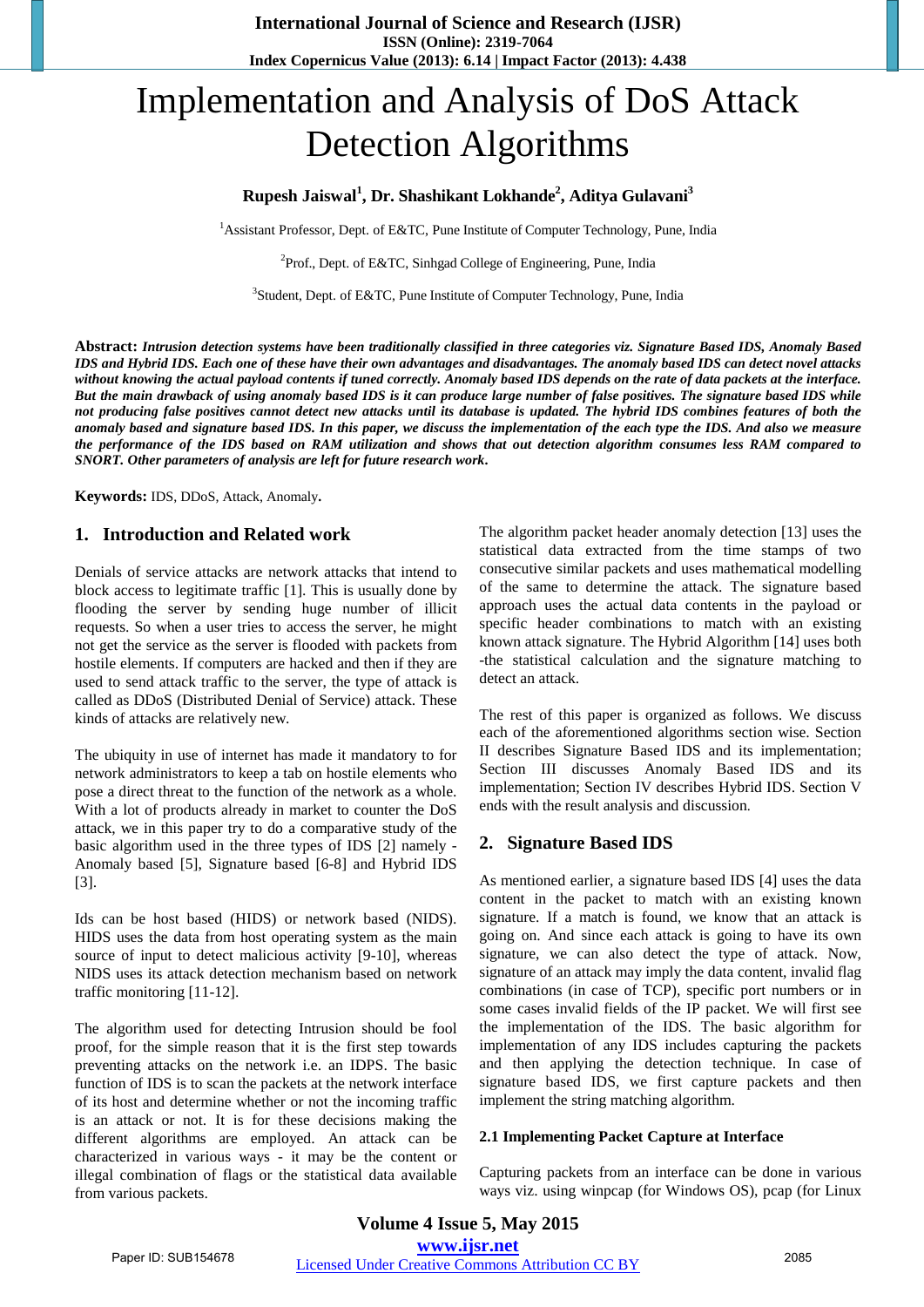OS) or using libpcap and writing a program to capture the packets. Linux OS provides pcap.h under the libpcap library. The detailed documentation of pcap.h can be found in reference [insert number here]. pcap.h provides various functions to access, capture on, handle and filter on a specified interface. Some useful functions are described here. pcap\_lookupdev() returns a reference to a string containing the name of a network device which can be used with  $pcap$  open live() and with pcap lookupnet(). pcap\_open\_live() is used to get a packet capture handle to capture and analyze packets on the network. pcap\_compile() is used to compile the string str into a filter program. pcap\_loop() processes packets from a live capture until count packets are processed. Using these functions, we can access and open an interface to capture packets. Now, we save the captured packets in a dump file. This dump file will be accessed again during the string matching stage of the algorithm.

#### **2.2 Implementing String Matching Algorithm**

There are a number of string matching algorithms for searching a substring in a string. For a time constrained application like this, we need an algorithm that can perform string matching with the least possible time complexity. The Boyer-Moore algorithm is the most widely used string matching algorithm. It is considered to be the fastest algorithm for string matching. Horspool's algorithm (also referred to as Boyer-Moore-Horspool algorithm) is a reduced version of the Boyer-Moore algorithm that reduces the space complexity in trade of time complexity. We will see the implementation of this algorithm in detail.

This algorithm carries out the matching from right to left. This algorithm uses a bad match table. This bad match table tells how many characters are to be shifted or skipped for the next iteration. In naive algorithm, we shift by just one character. It has been shown that we can skip a certain number of characters to improve the time complexity of the algorithm. Now, the bad match table has in its simplest form, two columns. First column has the character from the substring and the second column has the respective shifts. Whenever a bad match occurs, the bad match table is consulted and corresponding characters are skipped. The bad match table is constructed by using the following algorithm:

for( $i = 0$ ;  $i <$  substring.length;  $i++$ )

bmtable[substring[i]] = substring.length  $- i - 1$ ; Bad match table for the word "TRUTH" is shown in table1.

**Table 1:** Bad match table for the word "TRUTH"

| Index | Shift |
|-------|-------|
|       |       |
|       |       |
|       |       |
|       |       |

The basic idea of using the bad match table is, whenever a bad match occurs at a character not present in the substring, we will not have to check all the characters in the remaining substring. So, we can shift straight away by length of the substring. An example is shown in Table 2.

#### **2.3 Signature Database**

We need to have a database of all the attack signatures to match them with the packets captures. We managed to procure a handful of signatures from snort IDS [8]. These signatures are used as the primary signatures for attack detection. Also, we have gathered a few tools for simulating DoS attacks. Using these attack tools and analyzing the packets, we also added some more signatures of our own.

|  |  |  | Table 2: String Matching for word "TRUTH" |
|--|--|--|-------------------------------------------|
|  |  |  |                                           |

| Key: TRUTH                                                                                                   | String: THIS IS THE TRUTH ANALYSIS OF PAPER            |  |  |  |  |
|--------------------------------------------------------------------------------------------------------------|--------------------------------------------------------|--|--|--|--|
| Mismatch occurs at ""; since "" is not present in the key, we<br>shift by 5 characters.                      |                                                        |  |  |  |  |
| Key:                                                                                                         | String: THIS IS THE TRUTH ANALYSIS OF PAPER<br>TRUTH   |  |  |  |  |
|                                                                                                              | Mismatch occurs at ""; Again we shift by 5 characters. |  |  |  |  |
| Key:                                                                                                         | String: THIS IS THE TRUTH ANALYSIS OF PAPER<br>TRUTH   |  |  |  |  |
| Mismatch occurs at "U"; since "U" is present in the key, we shift<br>by 2 characters (from bad match table). |                                                        |  |  |  |  |
| Key:                                                                                                         | String: THIS IS THE TRUTH ANALYSIS OF PAPER<br>TRUTH   |  |  |  |  |
| And now, we have the match.                                                                                  |                                                        |  |  |  |  |

#### **2.4 Implementation of IDS Algorithm**

Now that we have seen packet capture, string matching algorithm and signature database we are ready to implement our signature based intrusion detection system. First, we will see the basic algorithm and the flow of operations and then we will see the method of implementation.

Note that the packet capture program and string matching program have to be separate programs to avoid dropping packets. Initially, the packet capture program is running. After a certain packet are captured (number of packets set by the user), the packet capture program invokes the string matching program for the first time. At this point, the packet capture program changes the dump file so that string matching can be carried out on the previous file.

Again after packet capture, the program changes dump file and sets a mutex variable. The string matching program which was invoked previously, now waits for the mutex to be set. Once set, it checks to attacks. This process continues. The number of dump files to be created depends on the traffic rate and can be set by the user.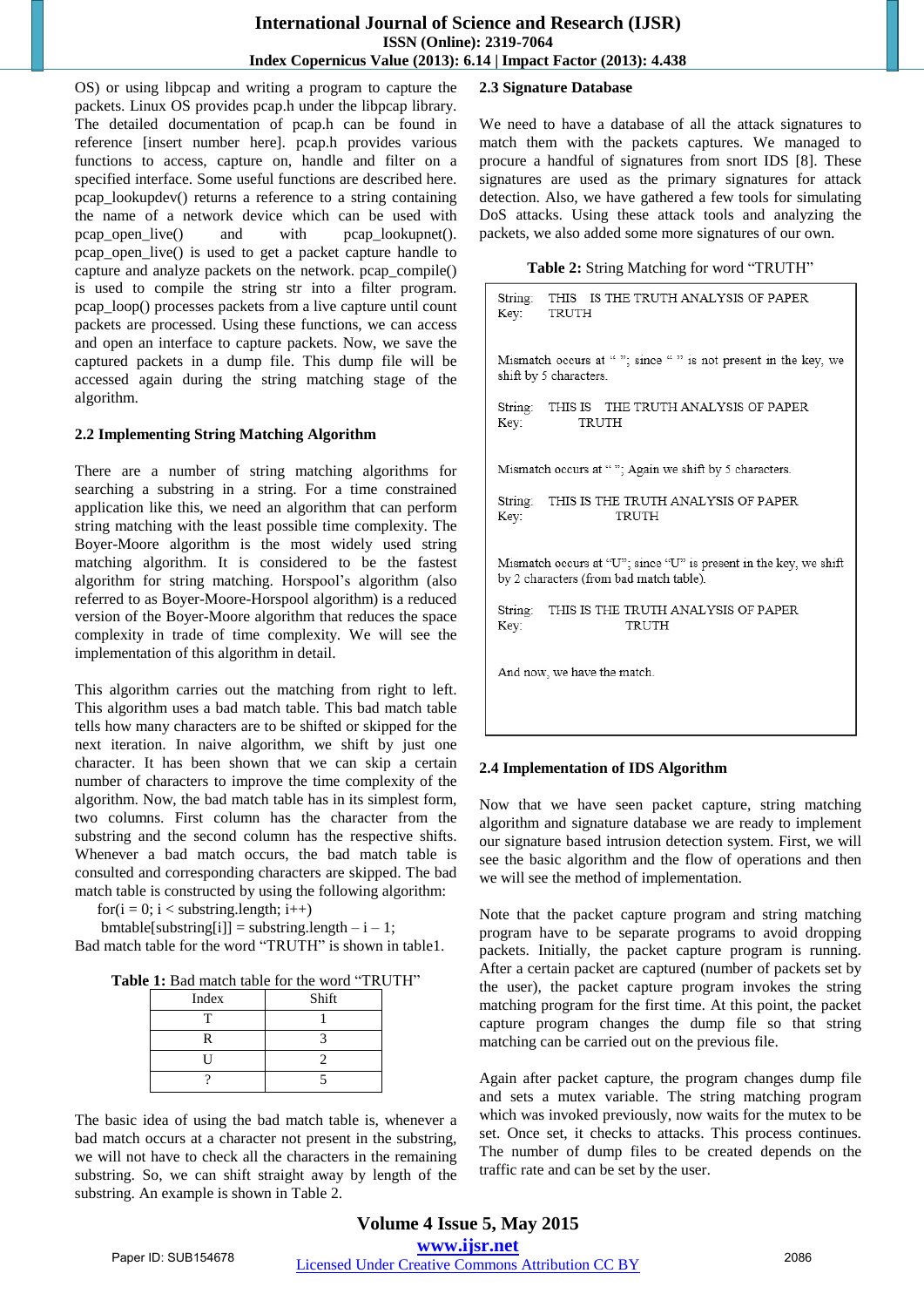To invoke other programs, Linux provides two important functions – fork() and exec(). Each process has its own process ID, referred to as PID here onwards. fork() is a system call that makes a copy of the current process in execution in a different address space. So, now there are two exactly identical processes running in parallel. The only difference between these two processes is their PID. The parent process in which fork() was called retains its PID and the new born process called the child gets 0 as its PID. The exec() function replaces the process in which it is called with the process whose path is provided to it as an argument.

Since we had two similar processes, we can replace the child with the string matching program. Now, our programs, packet capture and string matching are running in parallel. This is the complete implementation of the signature based IDS.

## **3. Anomaly Based IDS**

In the anomaly based detection the IDS is tuned to normal traffic conditions. It does so by keeping a database of various fields of the normal traffic. When the IDS is made to function in a real time environment, it checks for anomalies in the incoming traffic with respect to the database it has created while learning.

#### **3.1 Choice of Fields for Detection**

The choice of the fields for detecting attacks is at the discernment of the designer. The most commonly used fields are those of the IP address and port numbers. The use of increased number of fields will obviously reduce the number of false positives but in turn also increase the memory and training overheads required for the IDS to function. For this paper we take into consideration some fields like Type of Service, Source port, IP address, Destination Port, Header Length etc. There may be many fields that do not generate anomaly even in the event of an attack which means that the attack packets and normal traffic has same characteristics when compared with respect to those fields.

To improve on the results obtained we can keep a threshold level for the rate of attack packets. This allows us to reduce the number of false positives. But this on the other hand will require more precise tuning in its training mode and addition of another parameter with every field in its database. One of the common parameters used is the time stamp between two consecutive packets of the same type. This can be used to calculate the rate of incoming packets with from a specific source or of the same type.

## **3.2 Training Mode**

The training mode includes training the IDS under an attack free environment for a sufficiently long time. The training mode makes the IDS aware of what is considered to be normal. Values and thresholds of parameters for various fields are calculated during this period. Many a times an anomaly occurs due to certain changes in the hardware of the network. Such kinds of anomalies are non-recurring in nature.

We use 20 different fields for detection of anomalies in the data packet at the interface. Some of the values of the common fields are listed in the table for reference. The more exhaustive the training will be the less the number of false outputs during the detection mode. The use of machine learning to compute a mathematical model will increase the speed at run time but will have higher training and preprocessing overheads for the same.

The system training should be done on various types of traffic like FTP, HTTP etc. This would be helpful in reducing the number of false positives and give a more faithful result when run on the host network because when the system is installed on the network it will counter all sorts of traffic and the attack may be in any form.

#### **3.3 Detection Mode**

The functioning mode of the IDS is known as the detection mode. It captures data packets at the interface and computes the statistical data. It then cross-verifies the obtained data of each field during run time with acceptable value or thresholds of parameters. When an attack occurs it gives values other than the trained values and thus an attack is detected. The event may be classified as an attack due to anomaly in any of the fields. For example the rate of a specific packet from the same source may be higher than the acceptable value or the number of packets from a specific source in a time frame may be higher than the trained set.

## **3.4 Implementation of IDS Algorithm**

We capture each data packet at a given interface by using the functions defined in the pcap.h like pcap\_loop(), pcap\_open\_live() and pcap\_compile(). We need to define structures according to different headers in the protocol stack. We can thus extract the headers from data packets because the headers are to be of known length for each protocol. The protocol can be known by reading the IP. A sample packet header for IGMP header in C programming is shown:

struct igmphdr

{ u\_char type; u\_char code; u\_short checksum; u\_int identifier; u\_int multi\_addr; u\_int access1; u\_int access2; };

We then use data types according to the length of field. For example unsigned char for 8bit, 32 for unsigned int and then type cast in C to view the same in the required format.

When running the data packets are captured over a time frame and the statistics are computed. The statistics at runtime are then compared with the normal traffic conditions and thresholds defined during the training and if they are found to be higher than the attack is said to be underway and the network administrator is alerted for the same.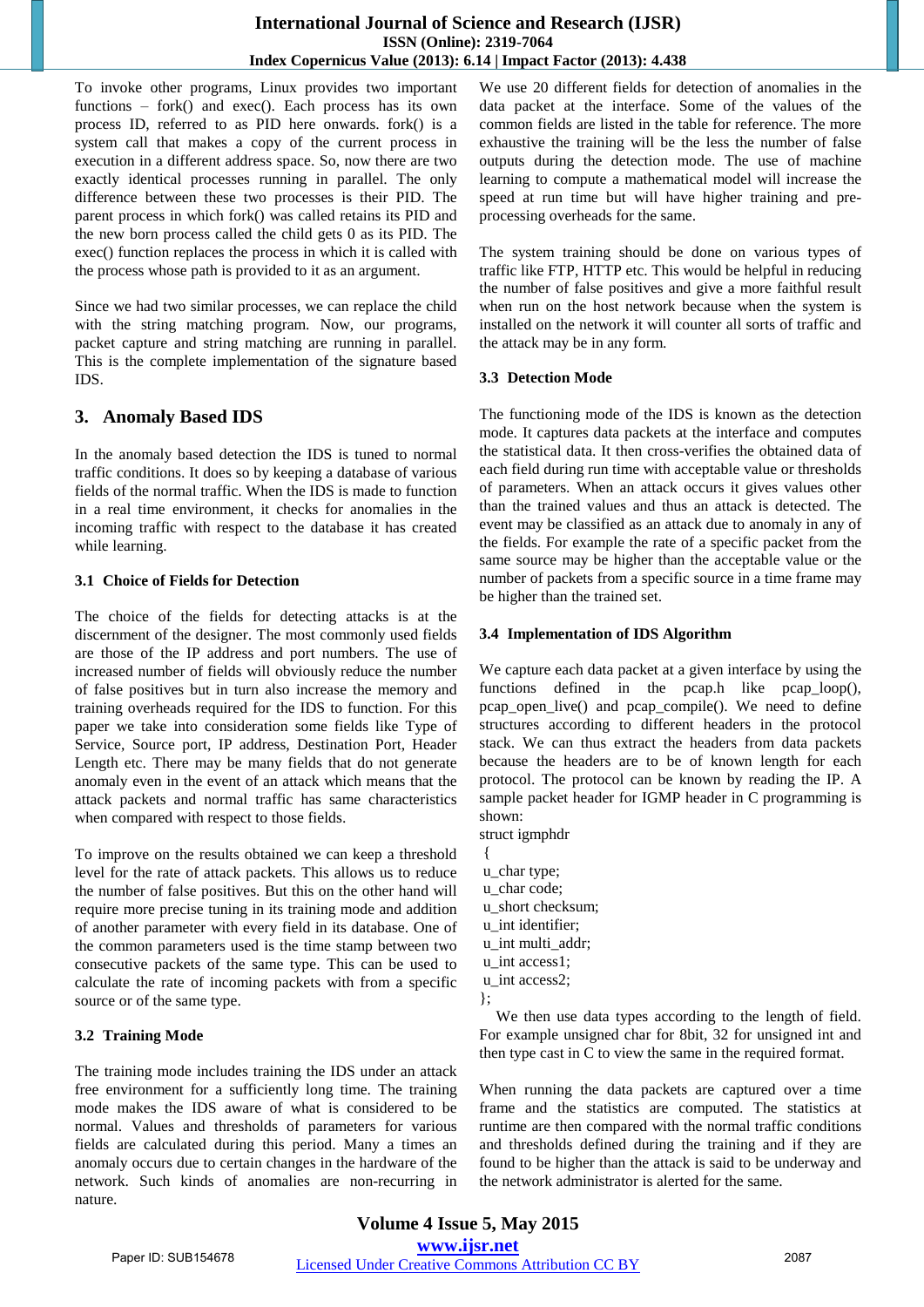# **4. Hybrid IDS**

Anomaly and Signature based detection system are combined to form hybrid detection system, where the advantages of both are taken into use. The anomaly based algorithm is used to detect novel attacks which are not possible by the signature based approach.

The hybrid detection algorithm also has the scope of incorporating machine learning/ self-learning during run time because feedback from detection of new attacks can be taken and used to define the rule sets for detection using signature based algorithm. This increases the utility of the same and is generally the preferred algorithm over the earlier two algorithms for the sheer improvement of performance over the others.

Even though the Hybrid based Intrusion Detection theoretically may be a stronger system but they may not always be the better suited for all sorts of scenarios. Hybrid based IDS may have the issues of integration because it has the need of various technologies to interoperate successfully and efficiently.

# **5. Result Analysis and Discussion**

Signature Based IDS has some glaringly evident shortcomings in the form of its inability to detect new attacks. Also little deviation in the attack packet can also lead to it not detecting the minor tweaked attacks. So it has to be updated with the latest database every now and then to keep up to the emerging attacks. However the signature based gives very accurate results in the form of almost no false positives. Also it is easier to design and does not need training like in the case of anomaly based detection.

Anomaly based IDS has the drawback of giving vague results when it comes to detecting attacks. It gives pretty much number of false positives which may lead to dropping of legitimate traffic packets. It also needs to be trained at the node of the network where it is to be used. Higher level of Manual intervention is not needed like in the case of Signature based detection because updates aren't generally required in this case. And one of the biggest pros of the anomaly based system is the detection of new attacks, which is not possible in any other system.

Hybrid based detection has the advantages of anomaly in detecting new attacks but can fall short on the ease of designing such a system because for the interoperability of discrete systems and to integrate it to one is a pretty difficult task and also the resources needed for the same will be pretty higher as compared to the other two.

# **5.1 Metrics**

Any system's performance has to be measured with certain metrics to have a thorough comparison and the efficiency of a system will thus be known with respect to others. Two of very important metrics for performance analysis are the resources of the host needed and the number of false positives or negatives.

# **5.2 Resources Needed**

This includes all sorts of resources needed by the system to run successfully on the host machine. This may be the minimum free RAM, number of files written or sent over the network, specific library headers, ROM space etc. Here are some graphs showing the RAM usage of different algorithm plotted in linux with respect to time. Snort, an established and widely used IDS for UNIX and Windows takes about average of 352 MB of RAM while signature based algorithm designed takes lowest resources with the maximum resources utilized on the y axis peaking when both the string matching and packet capturing are running simultaneously. However the total space on ROM required in much higher than the anomaly based detection technique because of the database of the known signatures and the rule set has to be stored in a file on the host.



**Figure 1:** Average Memory usage in Signature based IDS during simultaneous packet capture and pattern matching.



**Figure 2:** Average Memory usage in Anomaly IDS during training process for two parameter calculation

The Anomaly based detection algorithm requires higher resources due to computation of statistics of the various parameters pertaining to attack detection. The higher the number of parameters calculated for the same the higher will be the RAM required. The executable code section of the anomaly based detection is much higher. Snort on the other hand is a comprehensive IDS which encapsulates many types of attacks and illegitimate traffic, thus requiring much higher RAM than the designed IDS.